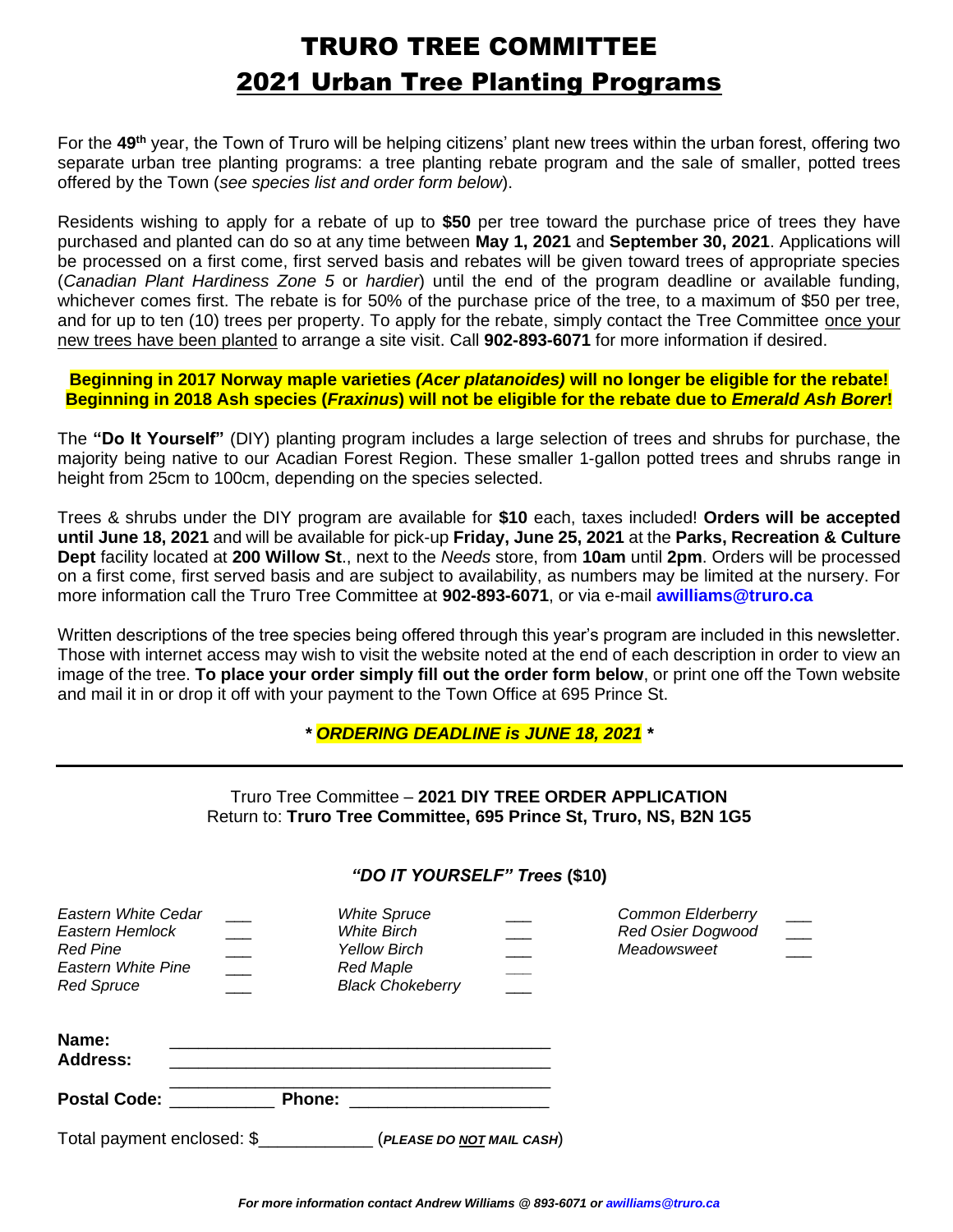# Town of Truro – Truro Tree Committee

2021 DIY Tree Planting Program Tree/Shrub Descriptions

#### \$10 each in 1-gallon pots

### EVERGREEN TREES

**Eastern White Cedar (***Thuja occidentallis***):** Also commonly referred to as Arborvitae, this is a native but uncommon coniferous tree in Nova Scotia, but quite common in New Brunswick. Not an exceptionally large tree it can reach mature heights up to 12-18m (40-60'), but 6-9m (20-30') is typical, forming a dense, broad pyramidal crown. Transplants readily, requires deep, moist but well-drained soil, and full sun. Responding well to pruning, this tree is often planted as a hedge. Susceptible to strong winds, snow and ice damage. **<https://can-plant.ca/ecommerce/woody-plants/8458-thuja-occidentalis.htm>**

**Eastern Hemlock (***Tsuga canadensis***):** A native Nova Scotian evergreen, stands of which may be seen in Victoria Park. This tree is capable of reaching mature heights of 12-21m (40-70') and widths of 8-11m (25-35') and will therefore require room to grow. Pyramidal in form and finely textured. This tree is shade tolerant but can thrive in full sun; hemlock is intolerant of drought. This tree does best on moist but well drained soils in a sheltered location. Not for windy, exposed locations or wet, heavy clay soils. Hemlock is currently at risk due to the discovery of the invasive forest insect pest hemlock woolly adelgid in southwestern Nova Scotia in 2017! **<https://macphailwoods.org/nature-guides/trees/eastern-hemlock/>**

**Red Pine (***Pinus resinosa***):** This native "hard pine" is often encountered in large single species forest plantations around the province. Reaching mature heights of up to 24m (80') with a rounded oval crown, however heights of 18m (60') are more common. Red pine will do well on acidic, sandy or gravelly soils, in exposed sites in full sun. This tree develops a straight, branch free trunk with little taper when grown in dense stands, making it desirable for utility poles, and at one time sought after for use as masts of sailing ships. **<http://ontariotrees.com/main/species.php?id=2068>**

**Eastern White Pine (***Pinus strobus***):** Our largest coniferous tree in eastern Canada, capable of reaching mature heights of 30m (100'), or more, and trunk diameters of 1.2m (4'). It was these giants that were highly prized for use as ship masts and lumber by early European visitors to our province. Obviously, this tree requires plenty of room to grow as it matures and is not suited to small yards or locations with overhead obstructions! White pine achieves its best growth on fertile, moist, well drained, slightly acidic soils but will tolerate dry, rocky soils. White pine is quite susceptible to salt damage and should therefore be located to avoid street and sidewalk salt spray in winter. While maintaining a symmetrical pyramidal outline in youth, white pine will develop the flat topped, windswept appearance typical of the species as it matures.

**<https://macphailwoods.org/nature-guides/trees/eastern-white-pine/>**

**Red Spruce (***Picea rubens***):** This native spruce is the provincial tree for Nova Scotia, as well as our most valuable source of lumber and pulp. Reaching mature heights up to 21m (70') and a crown spread of approximately 6m (20') at maturity. Red spruce can survive in wet swampy areas in poor light but obtains its' best growth on moist well drained soils in full sun to light shade. In the wild this tree often hybridizes with black spruce, creating offspring which share the characteristics of both parent species. On poorer sites, or when stressed, red spruce needles often take on a chlorotic pale yellow green colour. **<https://tidcf.nrcan.gc.ca/en/trees/factsheet/38>**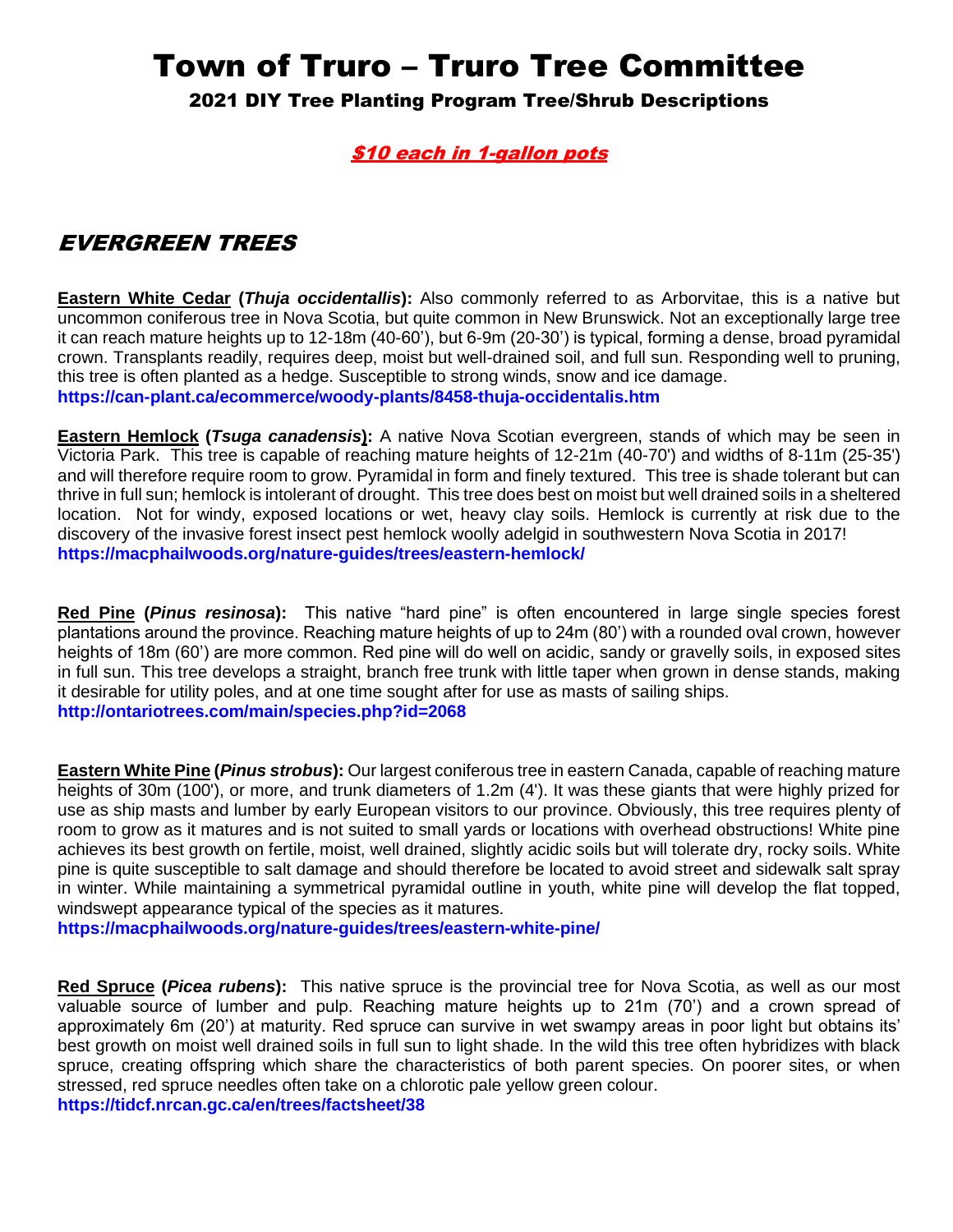**White Spruce (***Picea glauca***):** This native tree is common right across Canada, except for the Pacific coast, and commonly referred to as both "cat" and "pasture" spruce. A very hardy and adaptable tree, white spruce can withstand heat, wind, drought (once established), and salt. Reaching mature heights of up to 20m (70') and crown widths of 6m (20') this tree will require room to grow. White spruce is well suited, and often utilized in mass plantings to create a spruce hedge, as well as windbreaks. White spruce makes its' best growth on moist loamy or alluvial soils in full sun, but quite adaptable and will tolerate light shade. **<http://conifersociety.org/conifers/conifer/picea/glauca/>**

### DECIDUOUS TREES

**White Birch (***Betula papyrifera***): C**ommonly referred to as "paper birch". If there is one tree that most anyone can identify, this is probably it. Often planted as an ornamental, this native tree develops the characteristic peeling white bark as it matures. White birch reaches mature heights of 18m (60'), is fast growing and relatively short lived (60-70yrs is typical). This tree does not tolerate shade, and will make its best growth on moist but well drained soils in full sun. Two common native insect pests are the bronze birch borer and the birch leafminer. Bronze birch borer infestations are not easily or successfully controlled once established; keeping trees free of stress, vigorous, and well-watered during dry periods is an effective means of preventing an infestation in the first place as the insects target trees which are weakened & stressed. **<http://ontariotrees.com/main/species.php?id=2097>**

**Yellow Birch (***Betula alleghaniensis***):** Another native Nova Scotian tree, highly valued as lumber. Recognizable by its attractive bronzy yellow bark (shiny reddish brown when young) in narrow papery shreds; this tree prefers cool, moist, rich soils and would perform well on a north facing slope. Yellow birch does not do well on a hot, dry site. Yellow birch is a large tree at maturity reaching heights of 18-23m (60-75'). **<http://tidcf.nrcan.gc.ca/en/trees/factsheet/15>**

**Red Maple (***Acer rubrum***):** This native tree is Nova Scotia's most abundant hardwood, well known for the characteristic brilliant red foliage in autumn, although some trees may display yellow leaf colour. Red maple is adaptable to a wide variety of soils from wet swampy areas (hence the other common name of swamp maple) to dry sites. Requires slightly acidic soil, and is moderately shade tolerant. Red maple has a relatively shallow and wide spreading root system with some surface roots. This is a moderately large growing, wide crowned tree reaching mature heights of 12-18m (40-60'), or more, with a fast growth rate and will require room to grow. **<http://www.missouribotanicalgarden.org/PlantFinder/PlantFinderDetails.aspx?kempercode=j170>**

## NATIVE SHRUBS

**Black Chokeberry (***Aronia melanocapa***):** A native, multistem deciduous shrub, 1-1.5m (3'-5') in height, and capable of spreading by suckering to form colonies. Useful in mass plantings for borders, bank stabilization, and wetland reclamation. Adaptable and tolerant of both dry and wet soils. Best growth, flowering, fruit production and fall colour is obtained in full sun. Bearing clusters of tiny white flowers in early spring. Shiny dark green summer foliage turns wine red to purple in autumn, contrasting with the hanging purplish black fruit, which remain on the plant for some time. As the name implies the fruit is very astringent, and although eaten by many birds is usually left until later in the season before being consumed.

**<http://www.missouribotanicalgarden.org/PlantFinder/PlantFinderDetails.aspx?kempercode=j420>**

**Common Elder (***Sambucus canadensis***):** This native flowering shrub is probably best known for the wine which can be made from its' fruit, and/or the song by Elton John titled "Elderberry Wine". A medium-large shrub reaching heights of up to 3m (10') and a similar or slightly narrower spread. Also referred to as simply *elderberry*, this plant produces flat topped clusters of tiny star shaped white flowers in mid-July, which ripen into clusters of edible purple-black fruit by late summer. The fruit, or "elderberries", are high in both vitamin A and C and may be made into jams, jellies, pies, and of course wine; provided you can get them before the birds do! Although adaptable to a variety of soil conditions, best growth is obtained on moist, but well drained, fertile soils in full sun. This plant can spread via "root suckers" to form thickets if not controlled.

**<https://plants.ces.ncsu.edu/plants/all/sambucus-canadensis/>**